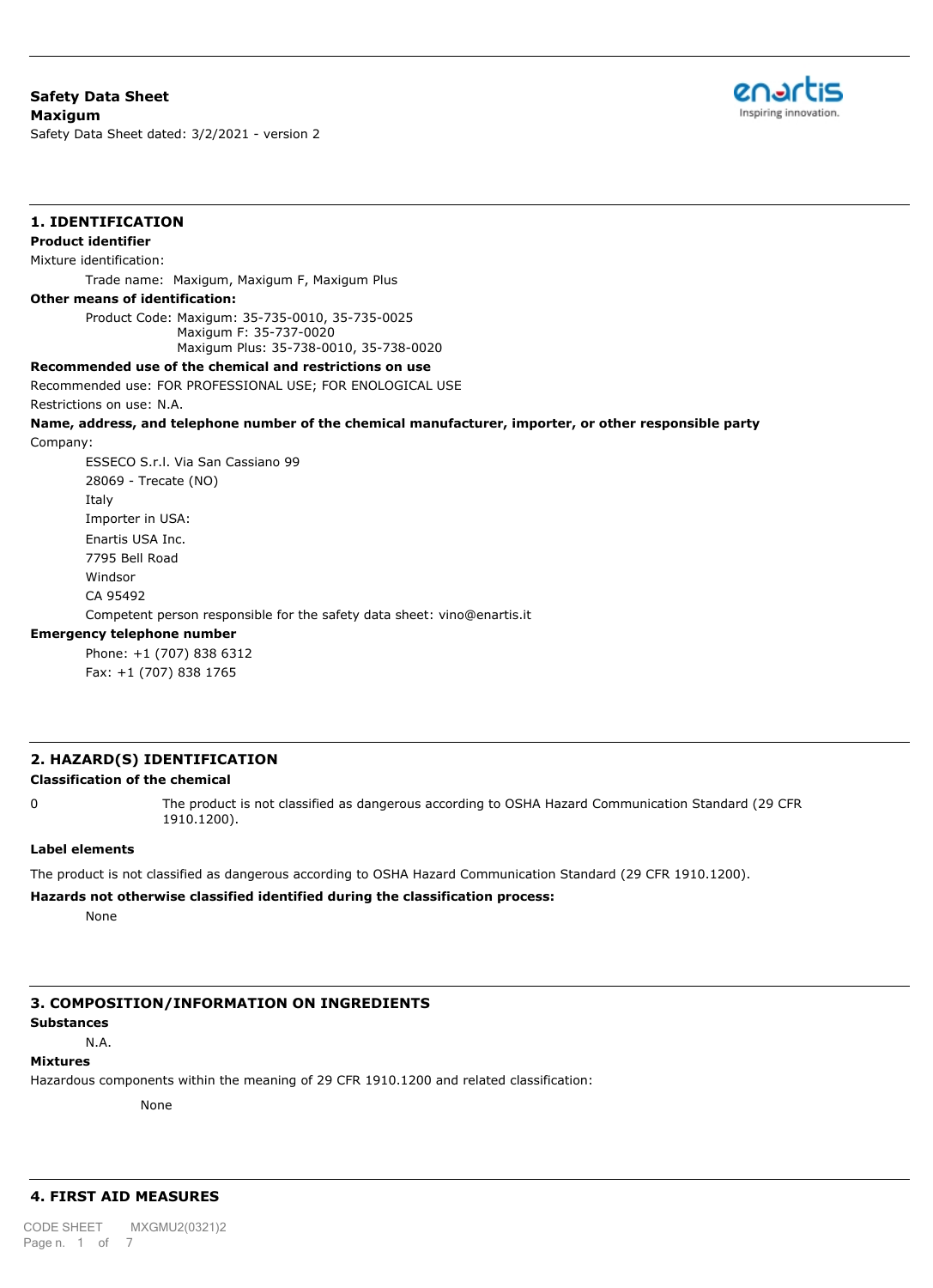## **Description of first aid measures**

In case of skin contact:

Wash with plenty of water and soap.

Seek medical attention if skin irritation, swelling or redness develops and persists.

In case of eyes contact:

Wash immediately with water.

In case of Ingestion:

Induce vomiting. SEEK A MEDICAL EXAMINATION IMMEDIATELY and present the safety-data sheet.

In case of Inhalation:

Remove casualty to fresh air and keep warm and at rest.

# **Most important symptoms/effects, acute and delayed**

#### N.A.

**Indication of any immediate medical attention and special treatment needed**

N.A.

# **5. FIRE-FIGHTING MEASURES**

## **Extinguishing media**

Suitable extinguishing media:

Water.; Carbon dioxide (CO2).

**Unsuitable extinguishing media:**

#### None in particular.

#### **Specific hazards arising from the chemical**

Do not inhale explosion and combustion gases. Hazardous combustion products: N.A. Explosive properties: N.A. Oxidizing properties: N.A.

#### **Special protective equipment and precautions for fire-fighters**

Use suitable breathing apparatus .

Collect contaminated fire extinguishing water separately. This must not be discharged into drains.

Move undamaged containers from immediate hazard area if it can be done safely.

Wear suitable protective clothing (helmet, protective clothings, goggles, fire resistant gloves, boots) and protect respiratory organs (self contained breathing apparatus).

Fire residues and contaminated firefighting water must be disposed of in accordance within the local regulations.

# **6. ACCIDENTAL RELEASE MEASURES**

## **Personal precautions, protective equipment and emergency procedures**

Wear personal protection equipment.

Remove persons to safety.

See protective measures under point 7 and 8.

## **Methods and material for containment and cleaning up**

Wash with plenty of water.

Suitable material for taking up: absorbing material, organic, sand

Dispose of the collected material in accordance with the current regulations.

#### **7. HANDLING AND STORAGE**

#### **Precautions for safe handling**

Do not eat or drink while working.

See also section 8 for recommended protective equipment.

# **Conditions for safe storage, including any incompatibilities**

Keep away from open flames, sparks and heat sources.

Incompatible materials:

None in particular.

Instructions as regards storage premises: Adequately ventilated premises.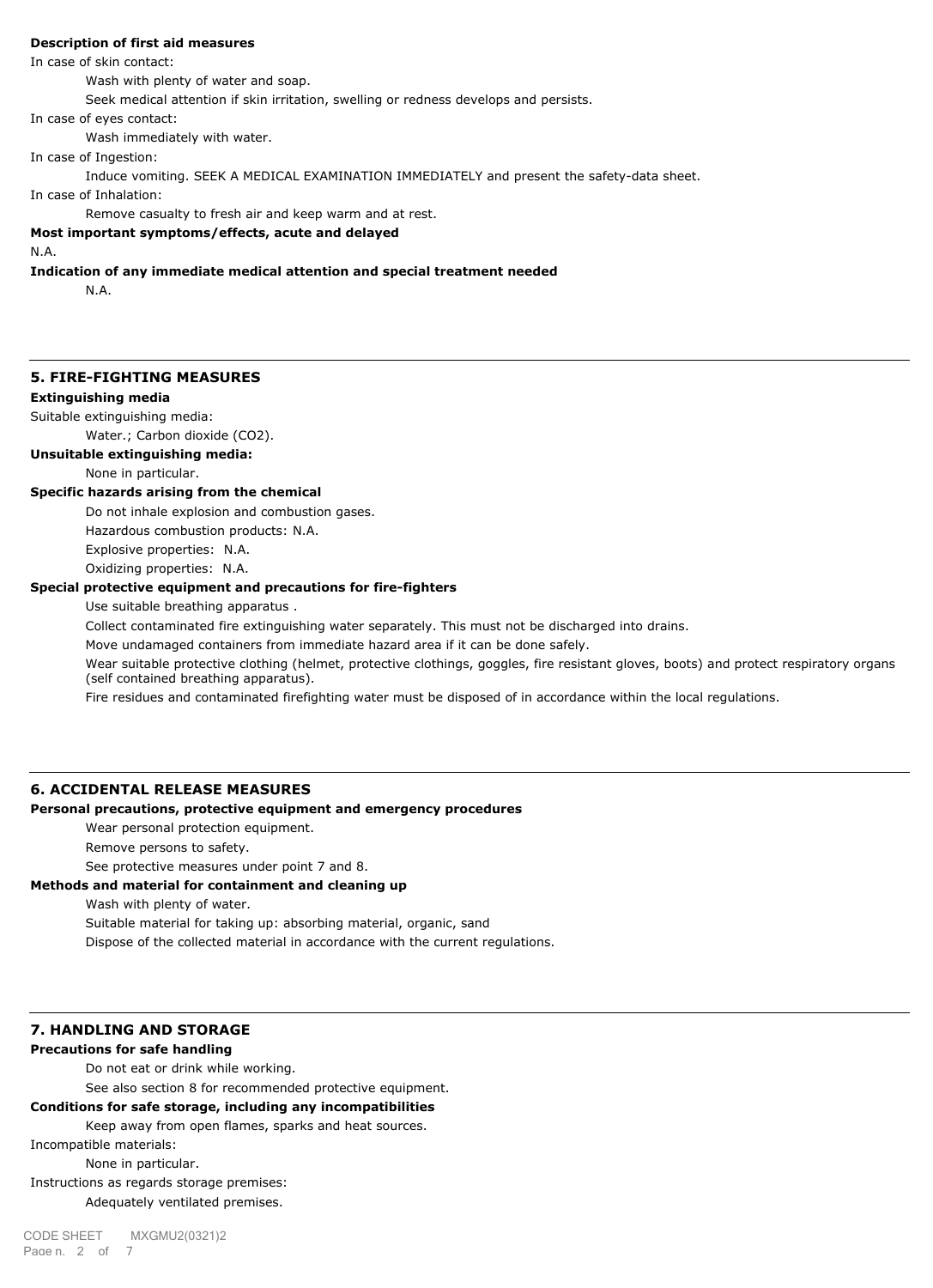# **8. EXPOSURE CONTROLS/PERSONAL PROTECTION**

# **Control parameters**

No data available

Appropriate engineering controls: N.A.

## **Individual protection measures**

Please see both sections 5 and 6 for information about personal protective equipment to be worn in an emergency (e.g.: fire or unintentional release of the substance).

Personal protective equipment (PPE) should meet recommended national standards. Check with PPE suppliers.

The final choice of protective equipment will depend upon a risk assessment.

Personal protective equipment selections vary based on potential exposure conditions and working conditions.

Eye protection:

Not needed for normal use. Anyway, operate according good working practices.

Protection for skin:

No special precaution must be adopted for normal use.

Protection for hands:

The selection of the suitable gloves does not only depend on the material, but also on further marks of quality and varies from manufacturer to manufacturer.

Not needed for normal use.

Glove suitability and breakthrough time will differ depending on the specific use conditions.

Contact the glove manufacturer for specific advice on glove selection and breakthrough times for your use conditions.

Respiratory protection:

Depending on the potential for exposure, select respiratory protective equipment suitable for the specific conditions of use and in compliance with current legislation.

N.A.

# **9. PHYSICAL AND CHEMICAL PROPERTIES**

## **Information on basic physical and chemical properties**

Physical State Liquid Appearance and colour: Liquid Odour: Characteristic Odour threshold: N.A. pH: ±3.00 Melting point / freezing point: Initial boiling point and boiling range: N.A. Flash point: N.A. Evaporation rate: N.A. Upper/lower flammability or explosive limits: N.A. Vapour density: N.A. Vapour pressure: N.A. Relative density: 1.13 g/cm3 Solubility in water: 100% Solubility in oil: N.A. Partition coefficient (n-octanol/water): N.A. Auto-ignition temperature: N.A. Decomposition temperature: N.A. Viscosity: N.A. Explosive properties: N.A. Oxidizing properties: N.A. Solid/gas flammability: N.A.

# **Other information**

Substance Groups relevant properties N.A. Miscibility: N.A. Fat Solubility: N.A. Conductivity: N.A.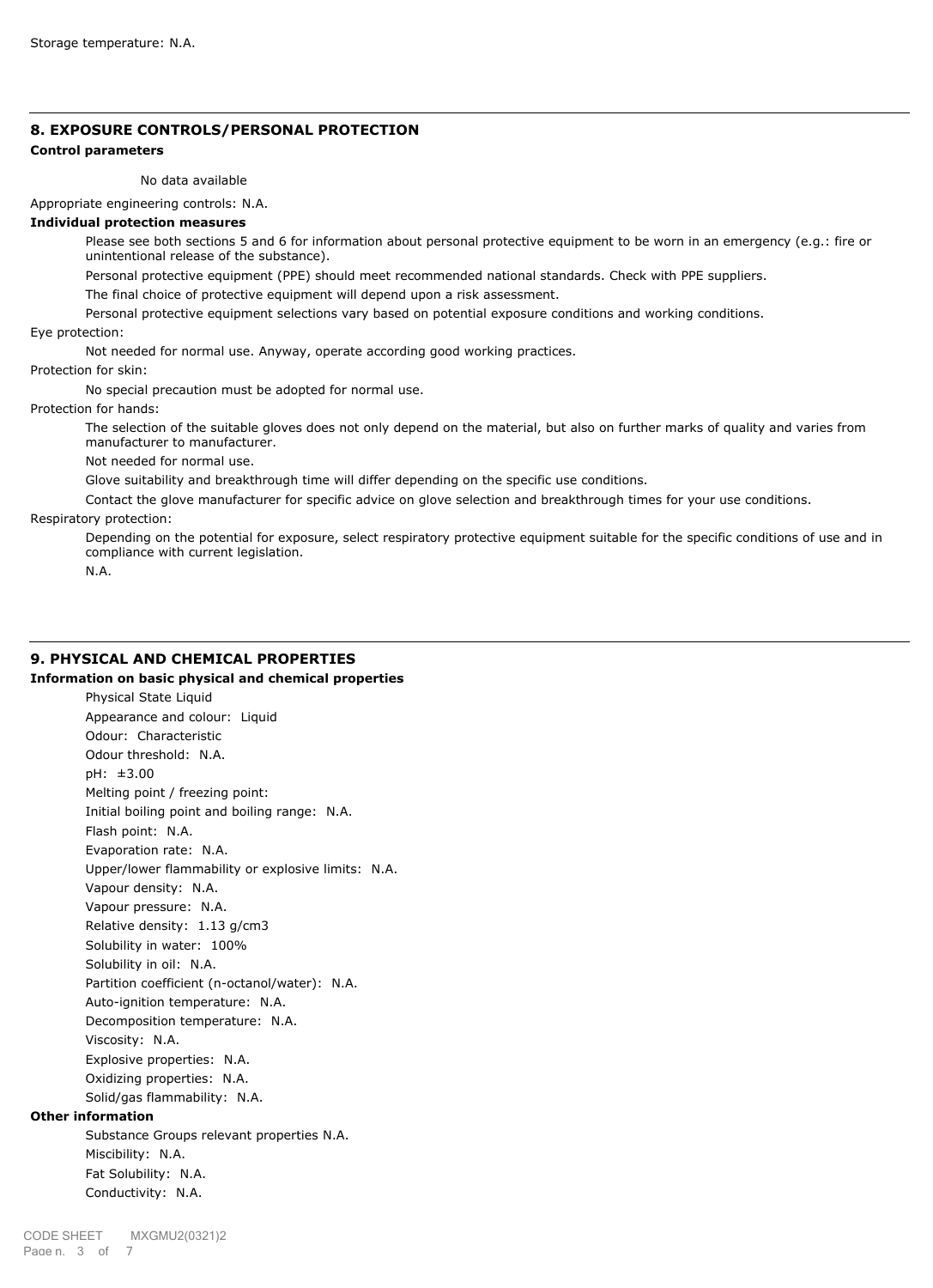# **10. STABILITY AND REACTIVITY**

# **Reactivity**

Stable under normal conditions

# **Chemical stability**

Data not available.

# **Possibility of hazardous reactions**

None in particular.

**Conditions to avoid**

Stable under normal conditions.

# **Incompatible materials**

None in particular.

**Hazardous decomposition products**

None

# **11. TOXICOLOGICAL INFORMATION Information on toxicological effects**

## **Toxicological Information of the Preparation**

| a) acute toxicity                    | Not classified                                                   |
|--------------------------------------|------------------------------------------------------------------|
|                                      | Based on available data, the classification criteria are not met |
| b) skin corrosion/irritation         | Not classified                                                   |
|                                      | Based on available data, the classification criteria are not met |
| c) serious eye damage/irritation     | Not classified                                                   |
|                                      | Based on available data, the classification criteria are not met |
| d) respiratory or skin sensitisation | Not classified                                                   |
|                                      | Based on available data, the classification criteria are not met |
| e) germ cell mutagenicity            | Not classified                                                   |
|                                      | Based on available data, the classification criteria are not met |
| f) carcinogenicity                   | Not classified                                                   |
|                                      | Based on available data, the classification criteria are not met |
| g) reproductive toxicity             | Not classified                                                   |
|                                      | Based on available data, the classification criteria are not met |
| h) STOT-single exposure              | Not classified                                                   |
|                                      | Based on available data, the classification criteria are not met |
| i) STOT-repeated exposure            | Not classified                                                   |
|                                      | Based on available data, the classification criteria are not met |
| j) aspiration hazard                 | Not classified                                                   |
|                                      | Based on available data, the classification criteria are not met |
|                                      |                                                                  |

#### **Substance(s) listed on the IARC Monographs:**

None

# **Substance(s) listed as OSHA Carcinogen(s):**

None

# **Substance(s) listed as NIOSH Carcinogen(s):**

None

# **Substance(s) listed on the NTP report on Carcinogens:**

None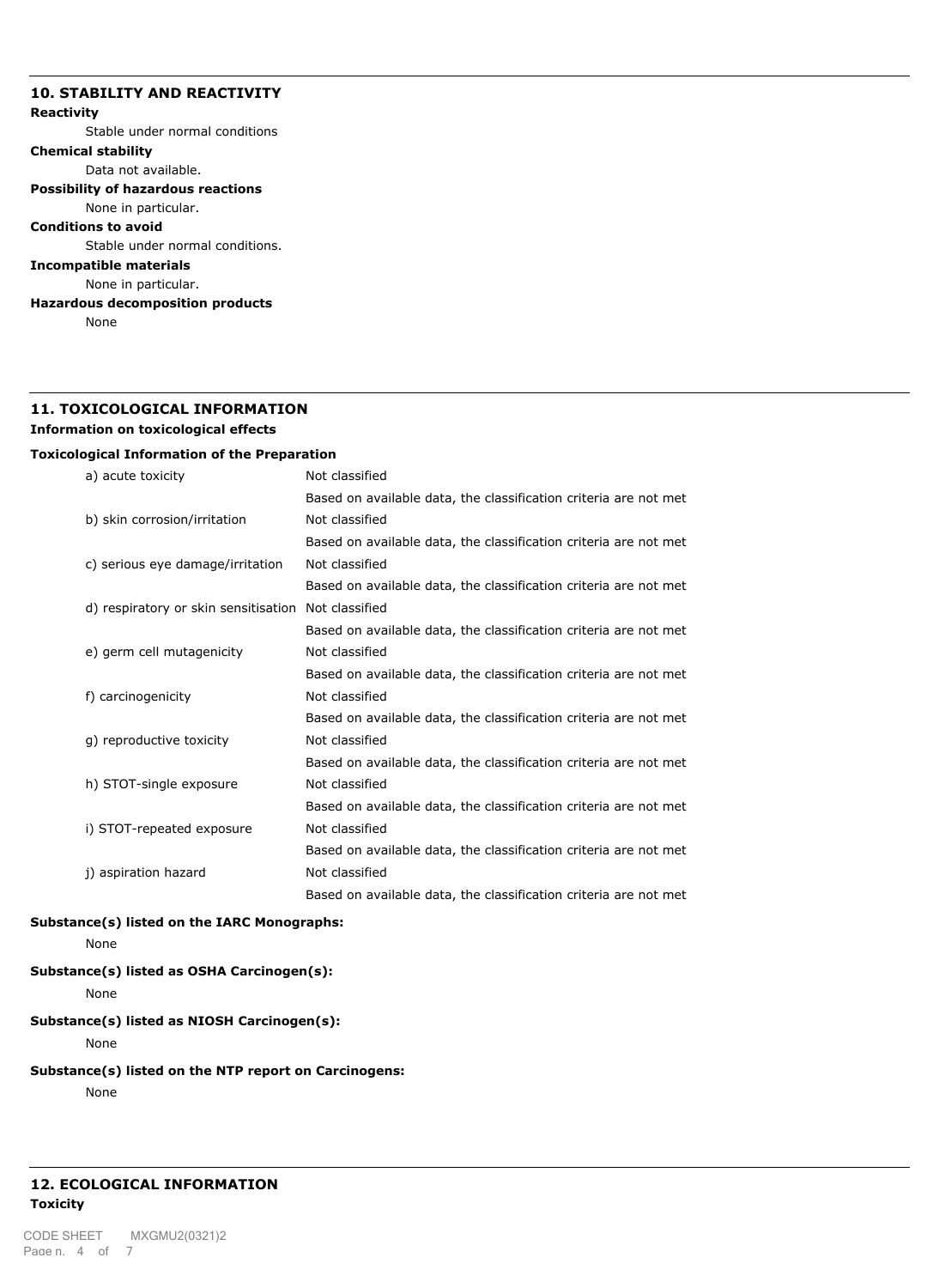Adopt good working practices, so that the product is not released into the environment. Eco-Toxicological Information:

# **List of Eco-Toxicological properties of the product**

Not classified for environmental hazards.

No data available for the product

#### **Persistence and degradability**

N.A.

## **Bioaccumulative potential**

N.A.

## **Mobility in soil**

N.A.

None

#### **Other adverse effects**

N.A.

# **13. DISPOSAL CONSIDERATIONS**

#### **Waste treatment methods**

Recover if possible. In so doing, comply with the local and national regulations currently in force.

#### **14. TRANSPORT INFORMATION**

Not classified as dangerous in the meaning of transport regulations.

## **UN number**

ADR-UN number: N.A. DOT-UN Number: N.A. IATA-Un number: N.A. IMDG-Un number: N.A.

## **UN proper shipping name**

ADR-Shipping Name: N.A. DOT Proper Shipping Name: N.A. IATA-Technical name: N.A. IMDG-Technical name: N.A.

## **Transport hazard class(es)**

ADR-Class: N.A. DOT Hazard Class: N.A. IATA-Class: N.A. IMDG-Class: N.A.

### **Packing group**

ADR-Packing Group: N.A. ADR exempt: N.A. IATA-Packing group: N.A. IMDG-Packing group: N.A.

#### **Environmental hazards**

Marine pollutant: No

Environmental Pollutant: N.A.

# **Transport in bulk according to Annex II of MARPOL73/78 and the IBC Code**

N.A.

## **Special precautions**

Department of Transportation (DOT): N.A. Road and Rail ( ADR-RID ) : N.A. Air ( IATA ) : N.A. Sea ( IMDG ) :

Page n. 5 of 7 CODE SHEET MXGMU2(0321)2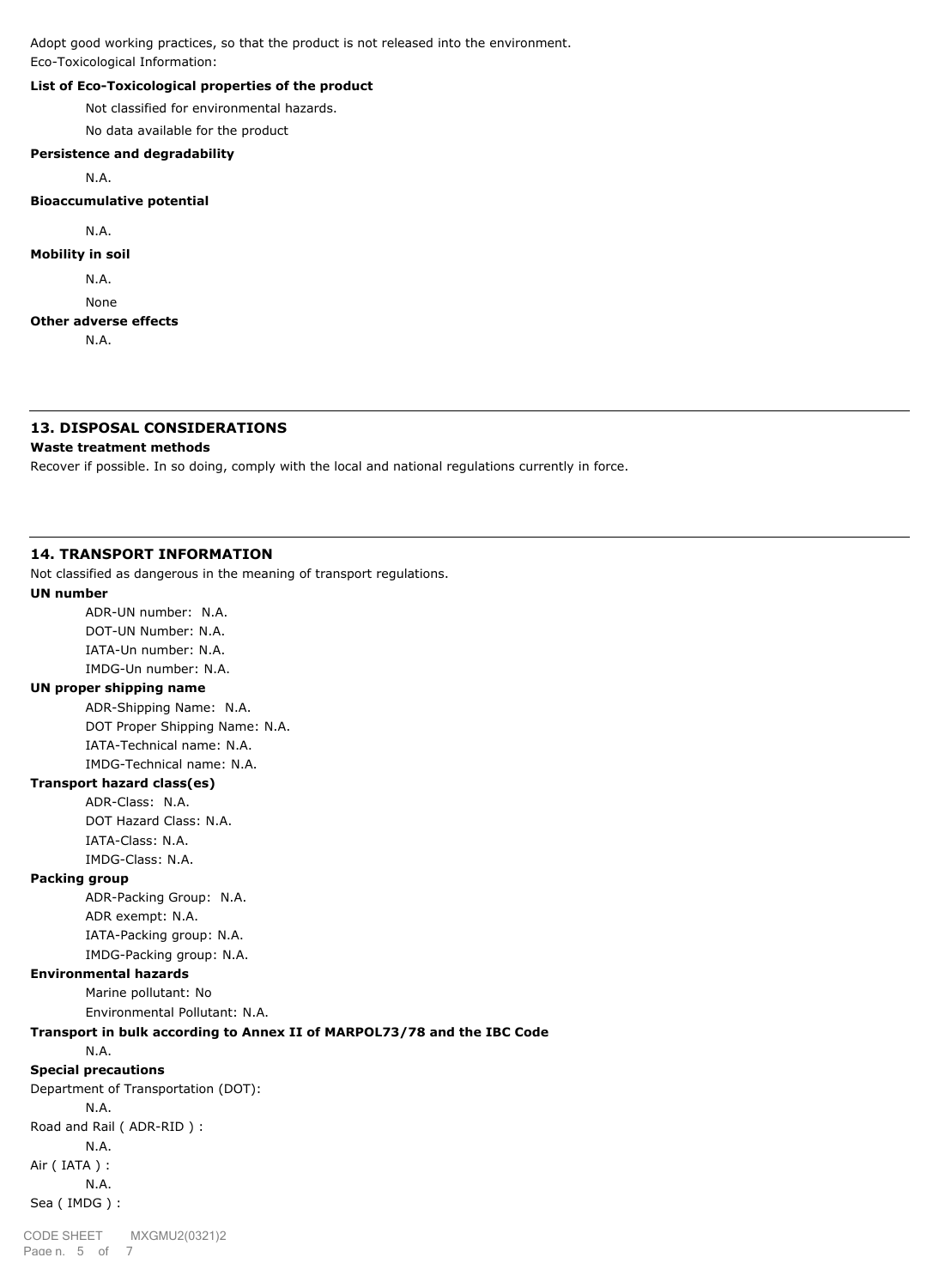# **15. REGULATORY INFORMATION**

Listed on Canadian DSL, Australian AICS, Phillipines PICCS, Chinese IECSC, Japanese MITI, Korean KECL, and EU EINECS. Chemical safety assessment not required.

#### **USA - Federal regulations**

#### **TSCA - Toxic Substances Control Act**

#### **TSCA inventory:**

All the components are listed on the TSCA inventory

#### **TSCA listed substances:**

No substances listed

#### **SARA - Superfund Amendments and Reauthorization Act**

#### **Section 302 - Extremely Hazardous Substances:**

No substances listed

# **Section 304 - Hazardous substances:** No substances listed

# **Section 313 - Toxic chemical list:**

No substances listed

#### **CERCLA - Comprehensive Environmental Response, Compensation, and Liability Act**

#### **Substance(s) listed under CERCLA:**

No substances listed

#### **CAA - Clean Air Act**

#### **CAA listed substances:**

No substances listed

#### **CWA - Clean Water Act**

#### **CWA listed substances:**

No substances listed

#### **USA - State specific regulations**

**California Proposition 65**

#### **Substance(s) listed under California Proposition 65:**

No substances listed

## **Massachusetts Right to know**

#### **Substance(s) listed under Massachusetts Right to know:**

No substances listed

#### **Pennsylvania Right to know**

## **Substance(s) listed under Pennsylvania Right to know:**

No substances listed

# **New Jersey Right to know**

#### **Substance(s) listed under New Jersey Right to know:**

No substances listed

#### **16. OTHER INFORMATION**

Safety Data Sheet dated: 3/2/2021 - version 2

The information contained herein is based on our state of knowledge at the above-specified date. It refers solely to the product indicated and constitutes no guarantee of particular quality. The information relates only to the specific material and may not be valid for such material